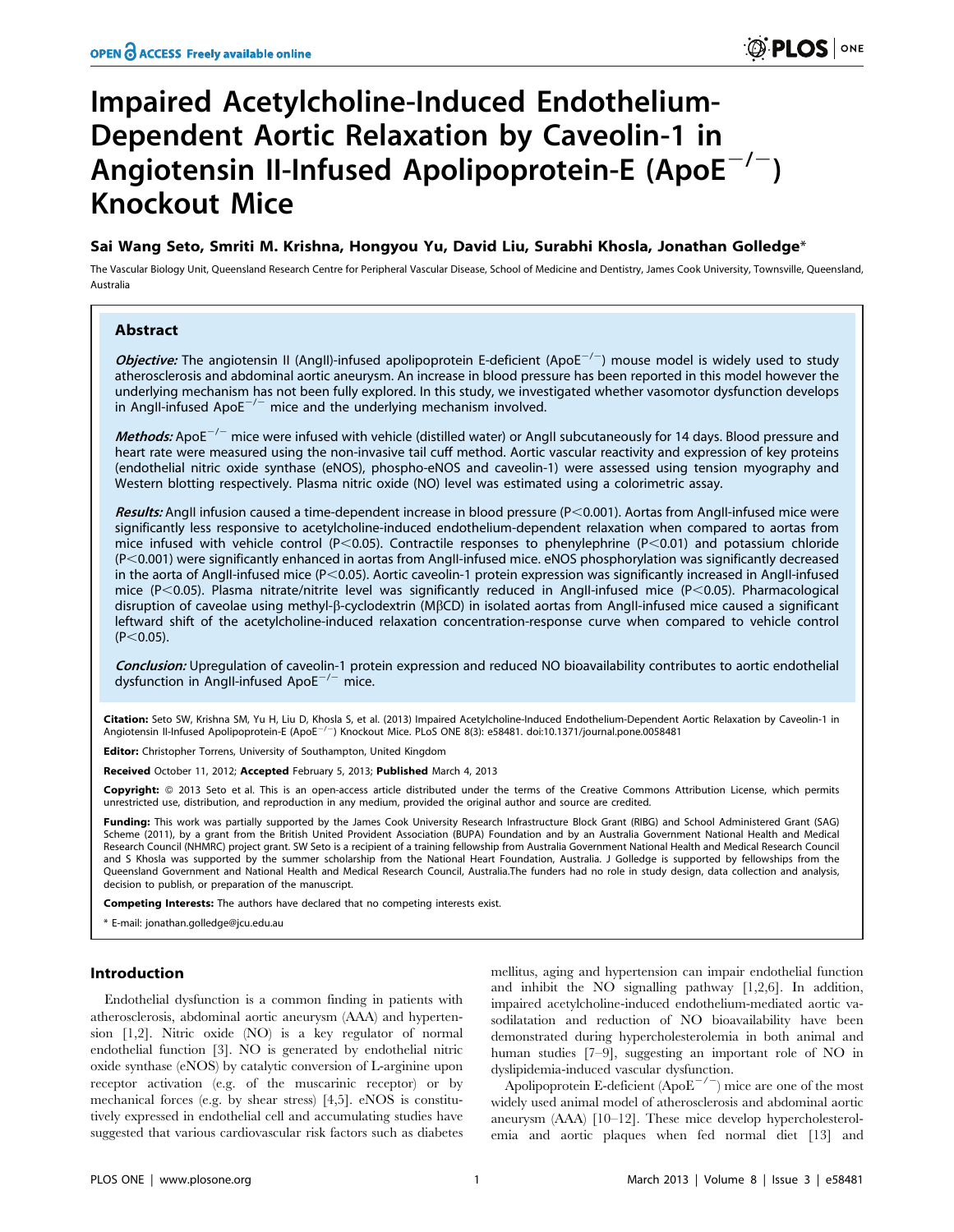accelerated atherosclerosis when fed a high fat western-type diet [14]. It is now widely accepted that endothelial dysfunction is one of the early steps in atherosclerosis and AAA [1,6] and altered NO signalling is a common feature observed in these animal models [7,14]. Indeed, impairment of endothelium-mediated vasorelaxation in response to acetylcholine has been demonstrated in the aorta of Apo $E^{-/-}$  mice fed a western-type diet [7,14]. It is interesting to note that when fed a normal diet [15] endotheliumdependent relaxation remains normal up to 6 months of age in  $ApoE^{-/-}$  mice. At older ages endothelial dysfunction is correlated with the development and size of aortic plaques [13]. These findings suggest that the endothelial dysfunction is not simply mediated by hypercholesterolemia alone but likely involves additional mechanisms.

Angiotensin II (AngII) infusion is commonly used to promote atherosclerosis and AAA in Apo $E^{-/-}$  mice [12]. We have recently demonstrated that fenofibrate suppressed aortic dilatation and atherosclerosis via increasing eNOS activity in the AngII-infused mouse model [1], suggesting an important role of eNOS activity in this model. Although an increase in blood pressure has been reported in AngII-infused Apo $E^{-/-}$  mice [16], impairment of endothelium-mediated relaxation and the underlying mechanism involved has not been fully explored in this mouse model.

eNOS activity is tightly controlled by various membrane bound receptors and regulatory proteins under physiological conditions [3]. Alternation of these receptors or regulatory proteins can upset the balanced generation of NO. Caveolae are 50–100 nm cell surface plasma membrane invaginations which are abundant in endothelial cells [17]. It has been suggested caveolae play an essential role in regulating NO production by interaction of eNOS and caveolin-1 (Cav-1), a structural protein of caveolae [18]. Pharmacological disruption of caveolae has been shown to impair NO- and endothelium-derived hyperpolarizing factor (EDHF) mediated acetylcholine-induced vasodilatation in isolated rat blood vessels [18]. Cav-1 has been associated with vascular diseases in both human and animal studies [2,19]. In Cav-1<sup>-1</sup> Apo $E^{-/-}$  mice, atherosclerotic plaque area is markedly reduced despite the presence of hypercholesterolemia [20]. Expression of Cav-1 mRNA and protein were reported to be significantly upregulated in diabetic mice and endothelium-dependent relaxation was markedly suppressed [2]. In addition, it has been suggested recently that amlodipine, an L-type calcium channel blocker, can offer additional cardiovascular protective effects via enhancement of NO production in endothelial cells by antagonising the eNOS/Cav-1 signalling complex [21]. These studies have provided evidence that eNOS/Cav-1 interactions could be a novel target site for therapy of cardiovascular diseases.

We hypothesized that AngII-infusion impaired vascular endothelium function was associated with altered Cav-1 expression in the aortas of  $ApoE^{-/-}$  mice. In this study we investigated whether aortic vascular reactivity was altered in AngII-infused ApoE<sup>-</sup> mice by measuring aortic contraction and relaxation in isolated thoracic aortas of AngII-infused Apo $E^{-/-}$  mice. We also assessed eNOS activity and Cav-1 expression in this animal model.

## Materials and Methods

#### Animals and Ethics Statement

This investigation conformed to the Guide for the Care and Use of Laboratory Animals published by the US National Institute of Health (NIH Publication No. 85-23, revised 1996). The protocol was approved by the Animal Ethics Committee of James Cook University (Approval Number: A1671). All surgery was performed under intraperitoneal injection of ketamine and xylazine anesthesia, topical application of local anaesthetic (Elmar) was provided as post-operative analgesia and the animals were allowed to recover under supplemental heat using a warming pad. Male  $ApoE^{-2}$ mice (Animal Resources Centre, Western Australia) were housed under a 12:12-h light-dark cycle (relative humidity: 55–60%; temperature:  $22 \pm 1^{\circ}C$  and were given standard chow and water ad libitum. At 6 months of age mice were anaesthetised by intraperitoneal injection of ketamine (150 mg/kg) and xylazine (10 mg/kg). Osmotic minipumps (Model 2004, ALZET, USA) were placed into the subcutaneous space along the dorsal midline to deliver 1 µg/kg/min of AngII (Sigma-Aldrich, Castle Hill, Australia) dissolved in distilled water over 14 days. Age-matched  $ApoE^{-/-}$  mice in which osmotic pumps delivered distilled water served as vehicle controls. Mice were maintained on a normal laboratory diet throughout the infusion period. After the 14 day infusion, mice were sacrificed by  $CO<sub>2</sub>$  asphyxiation, blood was collected by cardiac puncture and the aortas were isolated for further assessments.

# Non-invasive Tail-cuff Blood Pressure and Heart Rate Measurement

Blood pressure and heart rate were measured at day 0 (baseline), day 7 and day 14 (endpoint) of the experiment using a computerized, non-invasive, tail-cuff system (Kent Scintific, USA). Animals were habituated to the device before measuring the pressures to ensure accurate measurements. Good reproducibility of this technique has been established previously (mean of absolute difference for heart rate: 21.1 beats per minute, 95% confidence interval (CI): 14.8–27.5 and mean of absolute difference for mean blood pressure: 12.3 mmHg, 95% CI: 8.4–16.1).

#### Isometric Tension Measurement

Thoracic aortas (length:  $\sim$ 12 mm; outer diameter  $\sim$ 0.8 mm) were dissected from the mice immediately after sacrifice. Fat and connective tissues around the vessels were carefully removed under the dissecting stereo-microscope (Leica, Germany). Myograph studies were performed in a 5 mL small vessel wire myograph containing physiological salt solution with the composition (mM) of NaCl 118, CKl 4.7, MgSO<sub>4</sub> 1.2, KH<sub>2</sub>PO<sub>4</sub> 1.2, NaHCO<sub>3</sub> 25, glucose 11 and  $CaCl<sub>2</sub> 1.8$ , as previously described [2]. Two types of experiments were carried out: contraction of vessels and relaxation of precontracted vessels.

In contraction studies, concentration-response curves in response to high  $[K^+]_0$  (10–60 mM) and phenylephrine (0.1 nM–  $3 \mu M$ ) were constructed. Increasing concentrations of individual contractile agents were administrated at half-log increments, and the response at each concentration of drug added (expressed as the final bath concentration) was measured using the MacLab Chart v 7.2.1 programme (AD Instruments, Australia).

In relaxation studies, to exclude the involvement of the cyclooxygenase cascade and acetylcholinesterase, indomethacin  $(1 \mu M,$ a selective cyclo-oxygenase inhibitor) and neostigmine (10  $\mu$ M, an acetylcholinesterase inhibitor) were included in the Krebs' solution in all experiments. In some preparations, the role of NOS and caveolae were evaluated by using  $\mathcal{N}^{\omega}$ -nitro-L-arginine methyl ester  $(L-NAME)$  (20  $\mu$ M, a NOS-inhibitor) and methyl- $\beta$ -cyclodextrin (1 mM, a cholesterol-extracting agent), respectively. All blockers used in this study were allowed to incubate with the preparation for 30 min before the construction of a concentration–response curve. Increasing concentrations of individual relaxants were administered at half-log increments at the plateau (i.e. steady-state) of the previous response. The response at each concentration of drug added (expressed as final bath concentration) was measured using the MacLab Chart v 7.2.1 programme (AD Instruments,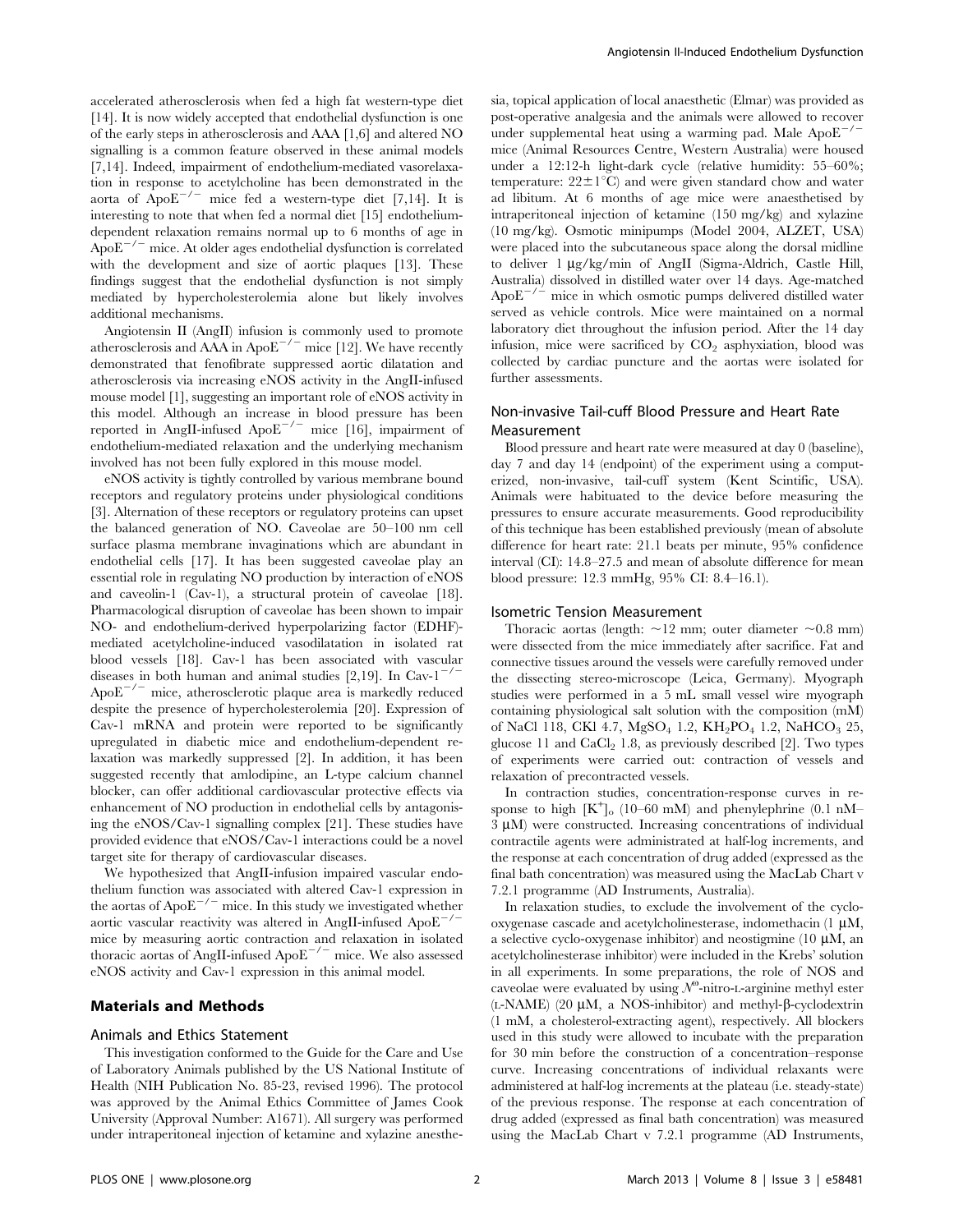



Australia). Relaxation in response to individual agents was expressed as % of the phenylephrine  $(1 \mu M)$  contraction and 100% relaxation was considered when the active tone returned to the baseline level.

## Plasma Nitrite/nitrate and Cholesterol Measurement

Measurements of total plasma cholesterol, high density lipoprotein (HDL) and low density/very low density lipoprotein (LDL/VLDL) were performed in plasma in duplicate using a commercial kit in accordance with the manufacturers' instructions (inter-assay coefficient of variation 3.4%) (Abcam). Cholesterol oxidase specifically recognizes free cholesterol and produces products which react with a probe to generate fluorescence (Ex/ Em = 538/587 nm) and were measured using an Omega plate reader.

Total nitrate was measured in plasma samples by a nitrate/ nitrite colorimetric assay kit following manufacturer's protocol (inter-assay coefficient of variation 2.7%) (Cayman). Briefly, nitrate was converted to nitrite using nitrate reductase. Subsequently addition of the Griess reagents converted nitrite into a deep purple azo compound and the absorbance was measured at 540 nm using an Omega plate reader.

#### Western Blotting

Thoracic aortas were homogenized in RIPA buffer (Thermo Scientific, USA) in the presence of protease inhibitors (Roche Applied Science, USA) to obtain extracts of proteins. Protein concentrations were determined using the Bradford protein assay kit (BioRad, USA). Samples (25 µg of protein per lane) were loaded onto a 10% SDS-polyacrylamide gel electrophoresis gel. After electrophoresis (110 V, 90 min), the separated proteins were transferred (15 mA, 60 min) to polyvinylidene difluoride membranes (BioRad, USA). Non-specific sites were blocked with 5% non-fat dry milk in TBSt (BioRad, USA) for 60 min, and the blots were then incubated with anti-phospho-eNOS (Ser 1177) antibody, 1:1000 (Cell Signalling, USA); anti-eNOS, 1:1000(Cell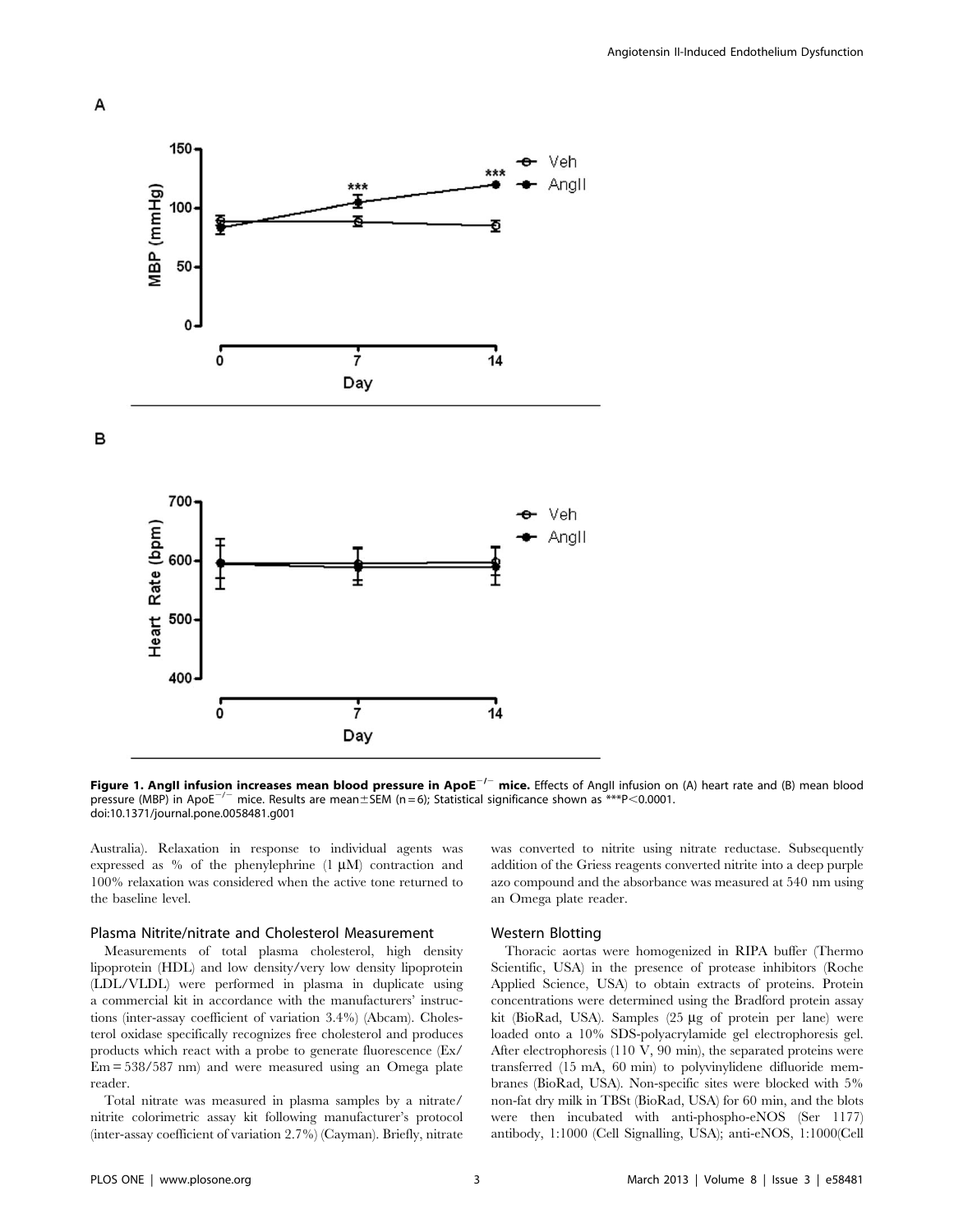

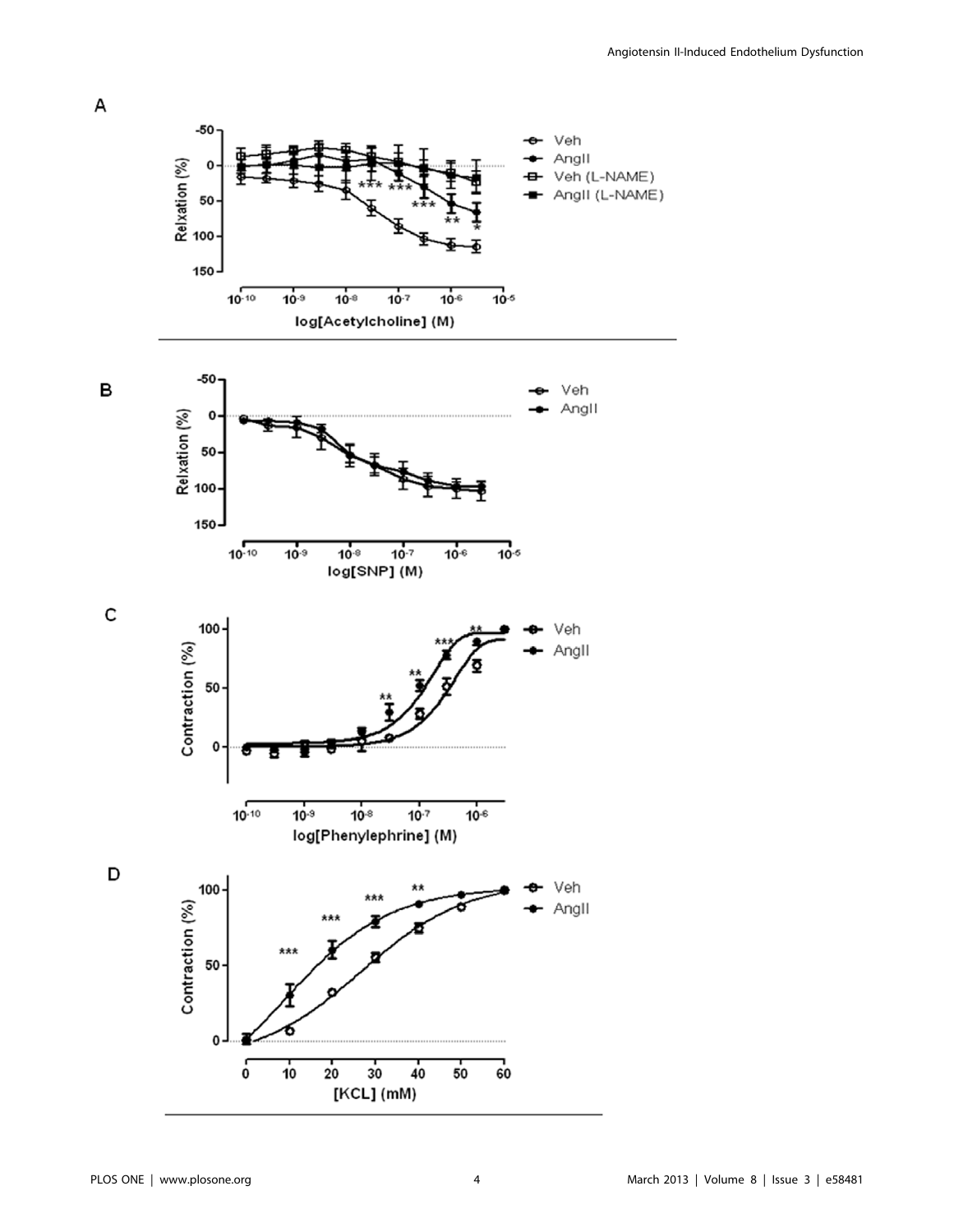Figure 2. AngII infusion alters aortic relaxations and contractions in ApoE<sup>-/-</sup> mice. (A) Concentration-response curve of endotheliumdependent relaxation to acetylcholine, with or without the present of L-NAME (20 µM) and (B) endothelium-independent relaxation to SNP in aortas of saline-infused (Veh) and AngII-infused (AngII) ApoE<sup>-/-</sup> mice. (C) Concentration-response curve to phenylephrine- and (D) KCI-induced contraction in aortas of saline-infused (Veh) and AngII -infused (AngII) ApoE $^{-/-}$  mice. Results are mean $\pm$ SEM; (n = 5–6); Statistical significance shown as \*P $<$ 0.05; \*\*P<0.01 and \*\*\*P<0.0001.

doi:10.1371/journal.pone.0058481.g002

Signalling, USA); or anti-Cav-1, 1:1000 (Santa Cruz, USA) in 5% non-fat milk (BioRad, USA) overnight at  $4^{\circ}$ C. Anti-rabbit HRP conjugated IgG, 1:1000 (DakoCytomation, Denmark) in 5% nonfat milk (60 min, room temperature) was used to detect the binding of its correspondent antibody. Membranes were stripped with stripping solution (Thermo Scientific, USA) for 20 mins at room temperature and re-blotted with anti- $\beta$  actin antibody, 1:6000 (Sigma-Aldrich, USA) in 5% non-fat milk (60 min, room temperature) to verify equal loading of protein in each lane. The protein expression was detected with Western Lightning Chemiluminescence Reagent Plus (PerkinElmer Life Sciences, USA) and quantified by Quantity One (version 4.6.7) software (BioRad, USA).

## Statistical Analysis

Data were presented as mean  $\pm$  SEM of *n* experiments. Statistical comparisons were performed using t-test or two-way analysis of variance (ANOVA), where appropriate. Differences were considered to be statistically significant at  $P<0.05$ . All statistical analysis was performed using GraphPad Prism 5 software (GraphPad Software, Inc., USA).

#### Results

# Effect of AngII Infusion on Blood Pressure and Heart Rate in  $ApoE^{-/-}$  Mice

AngII infusion resulted in an increase in mean blood pressure  $(MBP)$  in Apo $E^{-/-}$  mice in a time-dependent manner. MBP was significantly higher in the AngII-infused group when compared with the vehicle-infused group as measured at day 7 (Control vs AngII:  $88.13 \pm 1.81$  mmHg vs  $104.90 \pm 2.20$  mmHg) (n = 6;  $P<0.001$ ) and day 14 (Control vs AngII: 84.33 $\pm$ 1.86 mmHg vs 119.40 $\pm$ 1.29 mmHg) (n = 6; P<0.001) (Figure 1A). Heart rate was not altered by either AngII or vehicle infusion in  $ApoE^{-1}$ mice throughout the 14-day period (Control vs AngII at day 14: 597.10 $\pm$ 9.74 bpm vs 590.10 $\pm$ 13.39 bpm) (n = 6; P $>$ 0.05) (Figure 1B).

# Effect of AngII Infusion on Vascular Relaxation of Isolated Thoracic Aortas from  $ApoE^{-/-}$  Mice

Basal tone of the rings were similar in aortas from the vehicleand AngII-infused mice (Control:  $8.83 \pm 0.84$  mN; AngII: 8.52 $\pm$ 0.34 mN) (P $>$ 0.05; n = 6). In aortas from vehicle-infused Apo $E^{-/-}$  mice acetylcholine (0.1 nM –3  $\mu$ M) caused a concentration-dependent relaxation of the isolated thoracic aorta with 100% relaxation at  $\sim$ 1 µM (Figure 2A). The acetylcholineinduced relaxation of aortas from AngII -infused mice was significantly smaller than that observed in aortas from control mice. There was a marked rightward shift of the concentrationresponse curve to acetylcholine (EC<sub>50</sub>: Control:  $26.3 \pm 2.09$  nM; AngII:  $798.7 \pm 1.40$  nM) and a reduced maximum relaxation response at 3  $\mu$ M (Control: 114.6±8.93; AngII: 65.98±13.33)  $(n=5-6; P<0.05)$  (Figure 2A). In addition, the acetylcholineinduced relaxation was greatly suppressed by L-NAME (20  $\mu$ M) in aortas from both vehicle- and AngII -infused mice (Figure 2A). Cumulative administration of sodium nitroprusside (SNP)  $(0.1 \text{ nM} - 3 \mu)$  caused a concentration-dependent relaxation of isolated thoracic aortas from both vehicle- and AngII -infused mice. No significant difference was observed in the SNP-induced relaxation of aortas from the two groups (Figure 2B).

# Effect of AngII Infusion on Vascular Contraction of Isolated Thoracic Aortas from  $ApoE^{-/-}$  Mice

Cumulative administration of phenylephrine  $(0.1 \text{ nM-} 3 \mu \text{M})$ caused a concentration-dependent contraction of isolated thoracic aortas from vehicle-infused  $ApoE^{-/-}$  mice. A significant leftward shift of the concentration-response curve to phenylephrine was observed in the isolated aortas from the AngII-infused mice  $(EC_{50}$ : Control: 294.8 $\pm$ 5.18 nM; AngII: 83.9 $\pm$ 4.15 nM) (P<0.01; n = 5– 6) (Figure 2C). Similarly, potassium chloride (10–60 mM), caused a concentration dependent contraction of the isolated aortas of  $ApoE^{-/-}$  mice with a significant leftward shift of the concentration-response curve observed in AngII-infused mice when compare with the vehicle-infused animals  $(EC_{50}:$  Control: 26.67 $\pm$ 2.90 mM; AngII: 15.27 $\pm$ 4.89 mM) (P<0.0001; n = 5–6) (Figure 2D).

# Effect of AngII Infusion on Cav-1, p-eNOS(Ser1177) and Total eNOS Protein Expression in the Thoracic Aortas of Apo $E^{-/-}$  Mice

Protein expression of Cav-1, p-eNOS and total eNOS in the isolated thoracic aortas were evaluated and compared between the vehicle-infused and AngII-infused  $ApoE^{-/-}$  mice. Our results revealed that there was significant upregulation of Cav-1 protein expression in aortic sample from AngII-infused mice  $n = 6$ ;  $P<0.05$ ) (Figure 3A). Expression of p-eNOS (Ser1177) and total eNOS protein in the isolated aortas from the two groups of mice were compared. Expression of total eNOS was similar in the aortas of saline- and AngII mice. A marked reduction of peNOS(Ser1177) expression was observed in aortas from the AngIIinfused mice when compared to the vehicle-infused mice  $(n = 6)$ ;  $P<0.05$ ) (Figure 3B).

# Effect of AngII Infusion on Plasma Nitrite/nitrate, Total Cholesterol, High Density Lipoprotein (HDL) and Very Low Density Lipoprotein (VLDL) in  $ApoE^{-/-}$  Mice

Plasma total cholesterol, HDL and VLDL were not significantly different between vehicle- and AngII-infused mice (Figure 4A, B and C). Total plasma nitric oxide metabolite (nitrite/nitrate) level was significantly lower ( $\sim$ 2 fold) in AngII-infused mice (n = 5;  $P<0.05$ ) (Figure 4D).

# Effect of Methyl-β-cyclodextrin on Acetylcholine-induced Relaxation in Isolated Aortas from Vehicle- and AngIIinfused  $ApoE^{-/-}$  Mice

The effect of chemical disruption of caveolae on acetylcholineinduced relaxation was studied in isolated aortas of vehicle- and AngII-infused mice. The isolated aortas were preincubated either with methyl- $\beta$ -cyclodextrin (M $\beta$ CD) or without (non-M $\beta$ CD) for 60 minutes prior to construction of concentration-response curves. Neither M $\beta$ CD or non-M $\beta$ CD pre-incubation influenced baseline tone at any time. In the presence of  $M\beta CD$ , the acetylcholineinduced relaxation in isolated aortas from AngII-infused mice was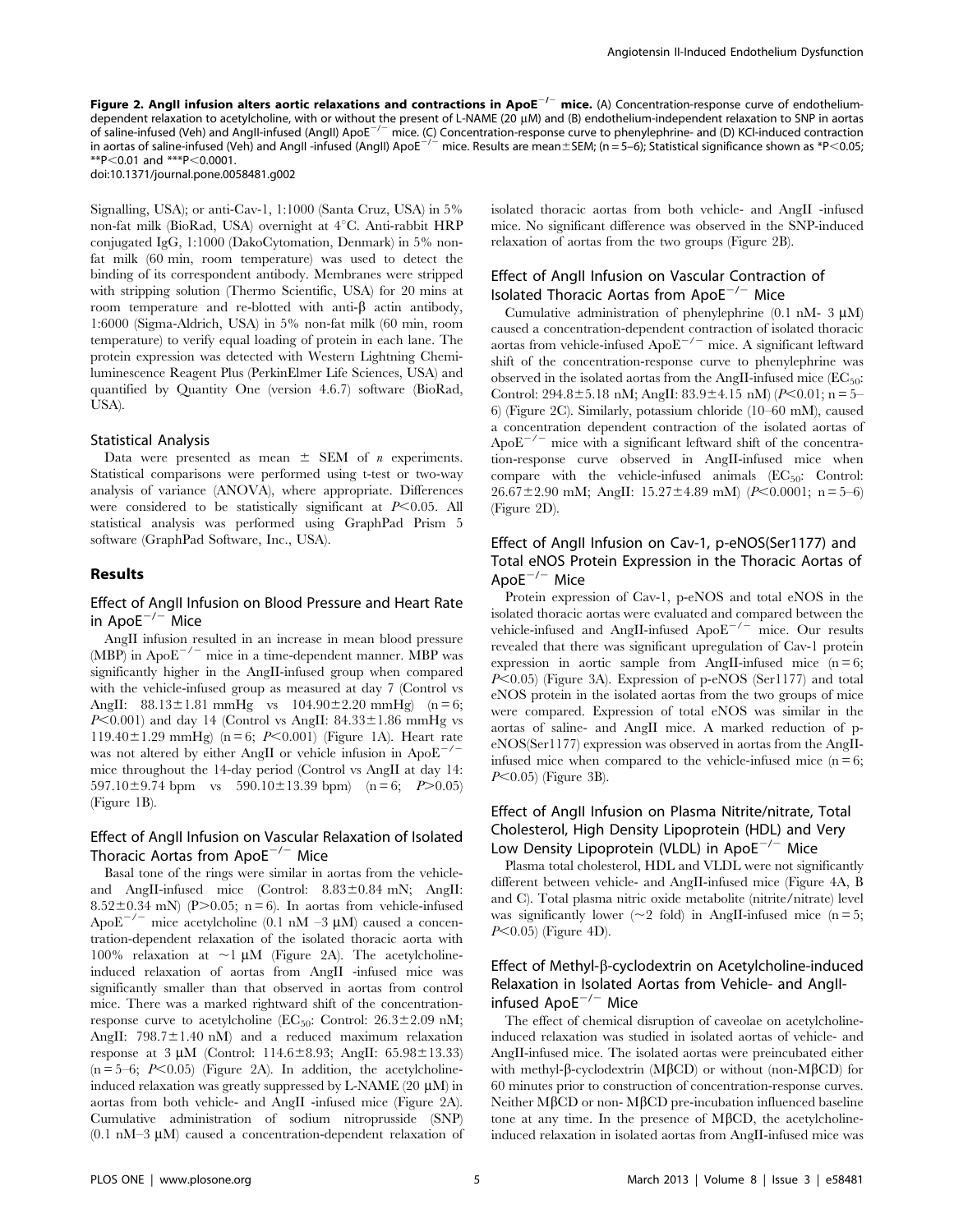



**Figure 3. Angll infusion alters aortic Cav-1 and phospho-eNOS expressions.** (A) Representative Western blot analysis of caveolin-1 protein<br>expression in aortas of saline-infused (Veh) and Angll-infused (Angll) ApoE<sup>-/–</sup> m caveolin-1 protein relative to  $\beta$ -actin. (B) Representative Western blot analysis of phospho-eNOS (Ser1177) and total eNOS protein expression in aortas of saline-infused (Veh) and AngII -infused (AngII) ApoE<sup>-/-</sup> mice. Bar chart indicates results of relative densitometry analysis of p-eNOS protein relative to total eNOS. Results are mean $\pm$ SEM; n = 6; Statistical significance shown as \*P<0.05. doi:10.1371/journal.pone.0058481.g003

significantly greater at  $3 \mu M$  (Control:  $44.72 \pm 11.62$ ; M $\beta$ CD:  $75.07 \pm 4.07$  (P<0.05; n = 5) with a leftward shift of the

concentration-response curve when compare with the non-M $\beta$ CD treated aortas. However, M $\beta$ CD did not alter acetylcholine-

A

B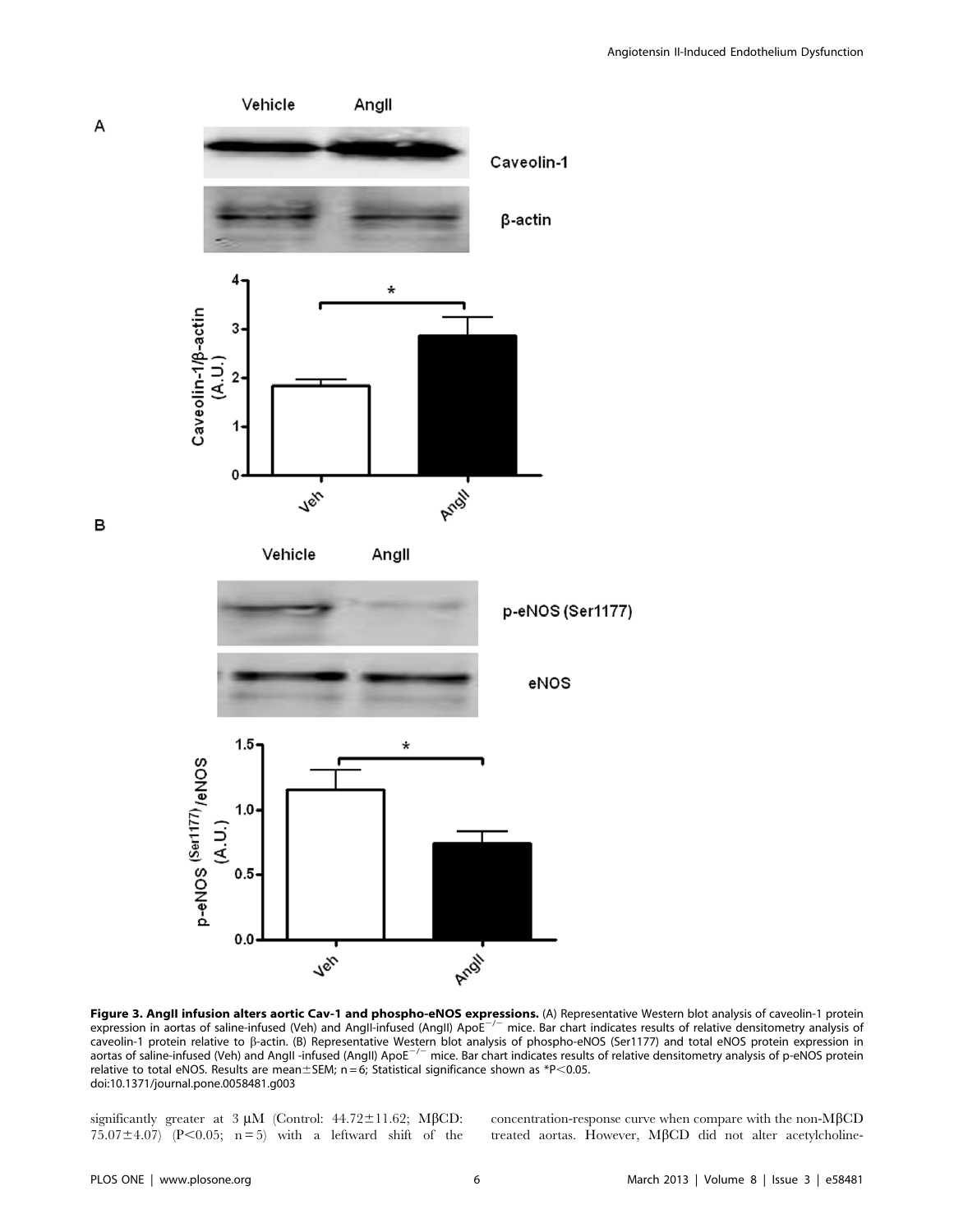

Figure 4. Effects of AngII infusion on plasma nitrite/nitrate, total cholesterol, high density lipoprotein (HDL) and very low density lipoprotein (VLDL). Box plots showing plasma (A) total cholesterol; (B) HDL, (C) VLDL and (D) total NO metabolites in salineinfused (Veh) and AngII -infused (AngII)  $ApoE^{-/-}$  mice. Results are mean $\pm$ SEM; n = 5; Statistical significance shown as \*P $<$ 0.05. doi:10.1371/journal.pone.0058481.g004

induced relaxation in isolated aortas from the vehicle-infused mice  $(P>0.05; n=5)$  (Figure 5).

## Discussion

This study demonstrates for the first time that an increase in caveolin-1 protein expression is associated with the impairment of acetylcholine-induced endothelium-dependent aortic relaxation found in AngII-infused  $ApoE^{-/-}$  mice. It is well known that malfunction of the endothelium is a hallmark of vascular diseases seen in patients with hypertension and atherosclerosis. Our results suggest that upregulation of caveolin-1 protein expression and reduced NO bioavailability contributes to aortic endothelial dysfunction in AngII-infused Apo $E^{-/-}$  mice.

Classically, relaxation of blood vessels by acetylcholine is mediated by NO generated from eNOS and activation of soluble guanylyl cyclase [2]. Previous studies have demonstrated that acetylcholine, but not DEA-NONOate (a NO-donor), induced vascular relaxation was reduced in hypercholesterolemic ApoE<sup>-</sup> <sup>2</sup> mice [22,23]. Similarly, in this study, we observed a marked decrease in acetylcholine-induced aortic relaxation in AngIIinfused Apo $E^{-/-}$  mice suggesting reduction of eNOS activity. It is important to note that the acetylcholine-induced relaxation was substantially inhibited by L-NAME, an eNOS inhibitor, confirming that the relaxation was mediated by eNOS-derived NO. Although altered responsiveness to NO in vascular smooth muscle cells (VSMCs) has been observed in  $ApoE^{-/-}$  mice [7], the preserved SNP-induced endothelium-independent relaxation observed in our current study suggests the impaired relaxation was not a consequence of changes in soluble guanylyl cyclase activity and/or subsequent cGMP formation in VSMCs. An enhanced vasoconstriction response to  $\alpha$ -adrenoceptor agonist without alteration in endothelium function was previously reported in  $ApoE^{-/-}$  mice [24]. We observed that the increased vasoconstriction response was not limited to an  $\alpha$ -adrenoceptor agonist (ie. receptor-mediated response), but was also demonstrated in response to KCl (i.e. non-receptor-mediated response) in AngIIinfused mice. The possible explanation for this alteration in both receptor-mediated and non-receptor-mediated vasoconstriction is that endothelial NO is basally released as a buffering mechanism limiting the magnitude of vascular contraction response under normal physiological conditions [23,25]. In the case of endothelial dysfunction, this balance could be upset resulting in an enhanced contraction response. In agreement with this hypothesis, we noticed a significant reduction in plasma nitrite and nitrate levels in AngII-infused mice. A reduced phenylephrine-induced aortic contraction was reported in hypercholesteremic rabbits in association with an alteration of the cyclooxygenase (COX) signalling pathway [26]. In this study, plasma cholesterol level was not different between the AngII- and vehicle- infused mice, minimizing the possibility that the observed responses were mediated by hypercholesteremia-altered COX signalling. Collectively, these data support the idea that altered vascular reactivity in AngII infused Apo $E^{-/-}$  mice is mediated by impaired endothelial function.

Phosphorylayion of eNOS at the Ser1177 residue is one of the major steps in eNOS activation [3]. The decreased ratio of peNOS to eNOS in the thoracic aortas of AngII-infused mice observed in our study suggests a decreased efficiency of eNOS activation by a mechanism which limits the phosphorylation of this enzyme at the Ser1177 site. Numerous studies have suggested that eNOS can directly interact with the scaffolding domain of Cav-1, a major structural protein of caveolae [17,27]. Increased NO production and reduced arterial myogenic tone have been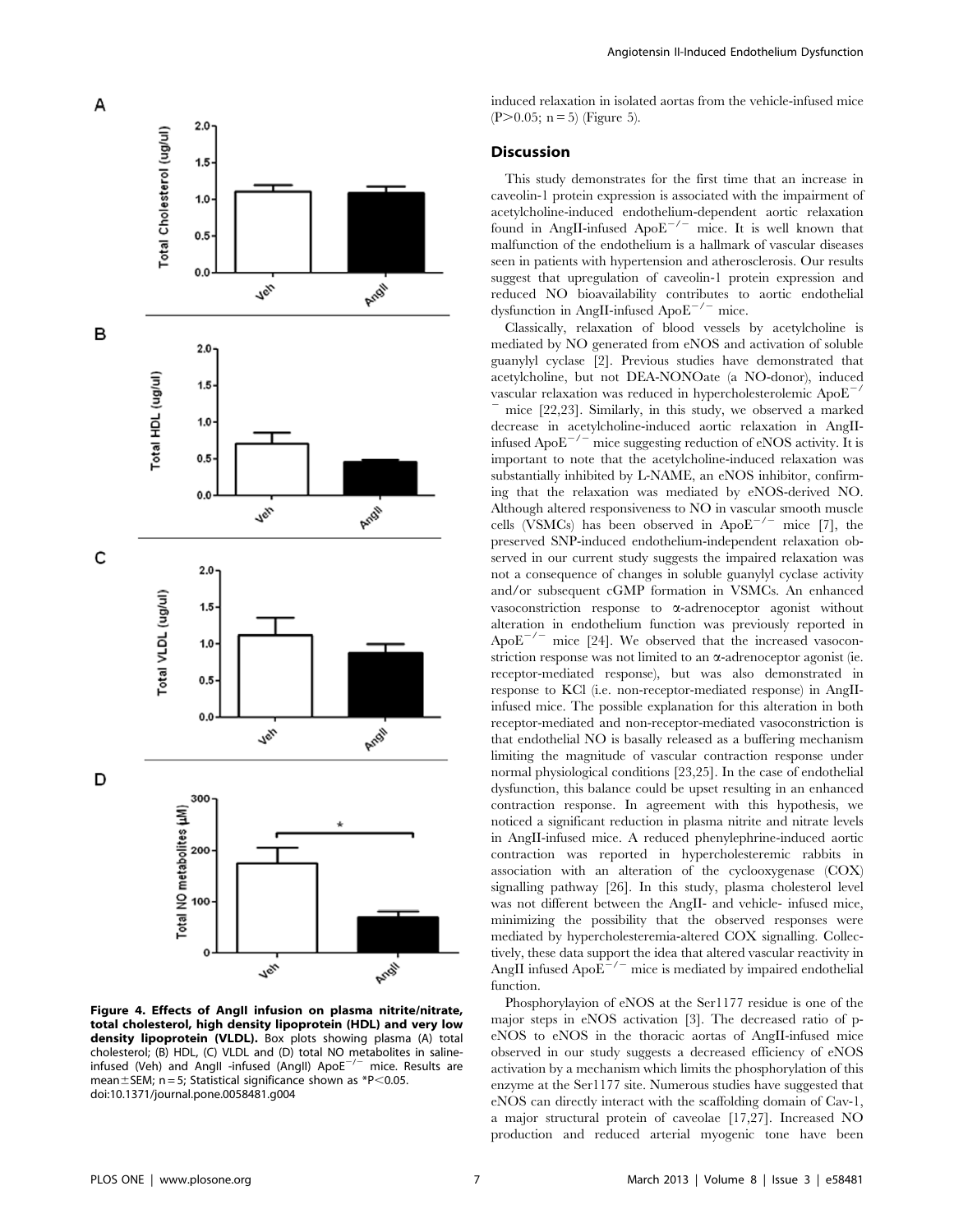

Figure 5. Effects of chemical disruption of caveolae on acetylcholine-induced aortic relaxation. Concentration-response curve of endothelium-dependent relaxation to acetylcholine in aortas of vehicle- and AngII -infused ApoE<sup>-/-</sup> mice with or without the presence of methyl- $\beta$ cyclodextrin (MßCD) (1 mM). Results are mean±SEM and expressed as percentage of relaxation of the submaximal contraction of phenylephrine (1  $\mu$ M) (n = 5); Statistical significance shown as \*P<0.05 and \*\*P<0.01. doi:10.1371/journal.pone.0058481.g005

observed in Cav-1 knockout mice. These studies clearly indicate an essential role of Cav-1 in the negative regulation of eNOS activity [17,28]. Furthermore, increased Cav-1 mRNA and protein expression have been observed in the cardiovascular preparations of diabetic obese mice [2] and in rats received high salt intake [29], in association with impaired eNOS activity. These reports further support the idea that altered expression of Cav-1 could be associated with endothelial dysfunction in vascular diseases. Our results demonstrate for the first time that aortic Cav-1 protein expression was markedly upregulated in  $ApoE^{-/-}$  mice receiving AngII infusion. Bodor et al have recently shown that AngII infusion increases permeability of human cultured umbilical vein endothelial cells (HUVECs) by upregulation of PV-1 protein expression and increased caveolae accumulation at cell membranes and within the cytoplasm [30]. These results further strengthen the idea that AngII could contribute to the regulation of Cav-1 expression and/or caveolae formation. Finally, we provided additional evidence for the role of Cav-1/caveloae in the reduced endothelium-dependent acetylcholine-induce aortic relaxation in AngII-infused Apo $E^{-/-}$  mice by disrupting caveolae and membrane fluidity pharmacologically [31]. Methyl- $\beta$ -cyclodextrin  $(M\beta CD)$ , a cholesterol-binding agent, partially restored the acetylcholine-induced aortic relaxation in the AngII-infused mice, indicating the importance of caveolae and functional properties of membranes in acetylcholine-mediated eNOS signalling transduction. Although, most previous reports demonstrated a reduced relaxant response to acetylcholine after  $M\beta$ CD treatment, it is important to point out that, responses observed from those studies were conducted on vascular preparations from animals which were free from AngII treatment and/or diseases [18,31]. Interestingly, a recent study by Burger et al demonstrated that AngII induced hypertension in  $ApoE^{-/-}$  mice involves microparticle formation and increased endothelial superoxide generation where release of the microparticles were blocked by membrane/caveloae disruption using M $\beta$ CD [32]. Hence, it is possibly that the enhanced endothelium-dependent response in our study was mediated by both Cav-1/eNOS interaction and inhibition of endothelial-derived microparticle generation.

The AngII-infused Apo $E^{-/-}$  mouse model used in this study is a widely used animal model in atherosclerosis and aneurysm research [12]. Consistent with previous reports [16], the present

study demonstrated that blood pressure was elevated in a timedependent manner in  $ApoE^{-/-}$  mice infused with AngII. The magnitude of the blood pressure elevation  $(\sim 35 \text{ mmHg})$  in our study was  $\sim$ 10 mmHg higher when compared to that previously shown [16]. The use of  $ApoE^{-/-}$  mouse of older age (6 months vs 2 months) in this study could have contributed to this discrepancy, since enhanced blood pressure and sensitivity to AngII in aged  $ApoE^{-/-}$  mice have been previously reported [33]. Previous studies have suggested that the elevation of blood pressure by AngII infusion is simply due to the vasoconstriction property of AngII and independent from AAA and atherosclerosis [16]. It is interesting to point out that, our current results clearly demonstrated a reduced endothelium-dependent aortic relaxation in the AngII-infused mice indicating AngII infusion could alter vascular reactivity beyond its vasoconstriction property. Moreover, recent studies from our group and others have demonstrated the important role of eNOS activity in AAA and atherosclerosis in the AngII-infused mouse model [1,6], suggesting a possible link between AngII and the pathogenesis of diseases involving endothelium dysfunction. A recent clinical report has suggested that arterial diseases are associated with disturbed interaction between Cav-1 and eNOS [19]. Finally, previous studies have suggested that upregulation of cell adhesion molecules expression, such as ICAM -1 and VCAM-1, play an important role in atherosclerosis development [34,35]. Endothelium dysfunction, including reduced eNOS activity, is closely associated with the enhanced endothelial ICAM-1 expression in Apo $E^{-/-}$  mice [36]. Although this is not explored in the current study, it is logical to hypothesize that AngII-induced atherosclerosis in Apo $E^{-/-}$ mouse is, at least, partly mediated by the increased Cav-1 mediated suppression of eNOS activity. Putting all these together, our results highlight the possible important role of Cav-1 in endothelium function in AngII-infused Apo $E^{-/-}$  mice. This finding may allow for the development and investigation of new drugs for cardiovascular conditions by targeting Cav-1.

## Author Contributions

Conceived and designed the experiments: SWS HY JG. Performed the experiments: SWS SMK HY DL SK. Analyzed the data: SWS SMK. Wrote the paper: SWS JG.